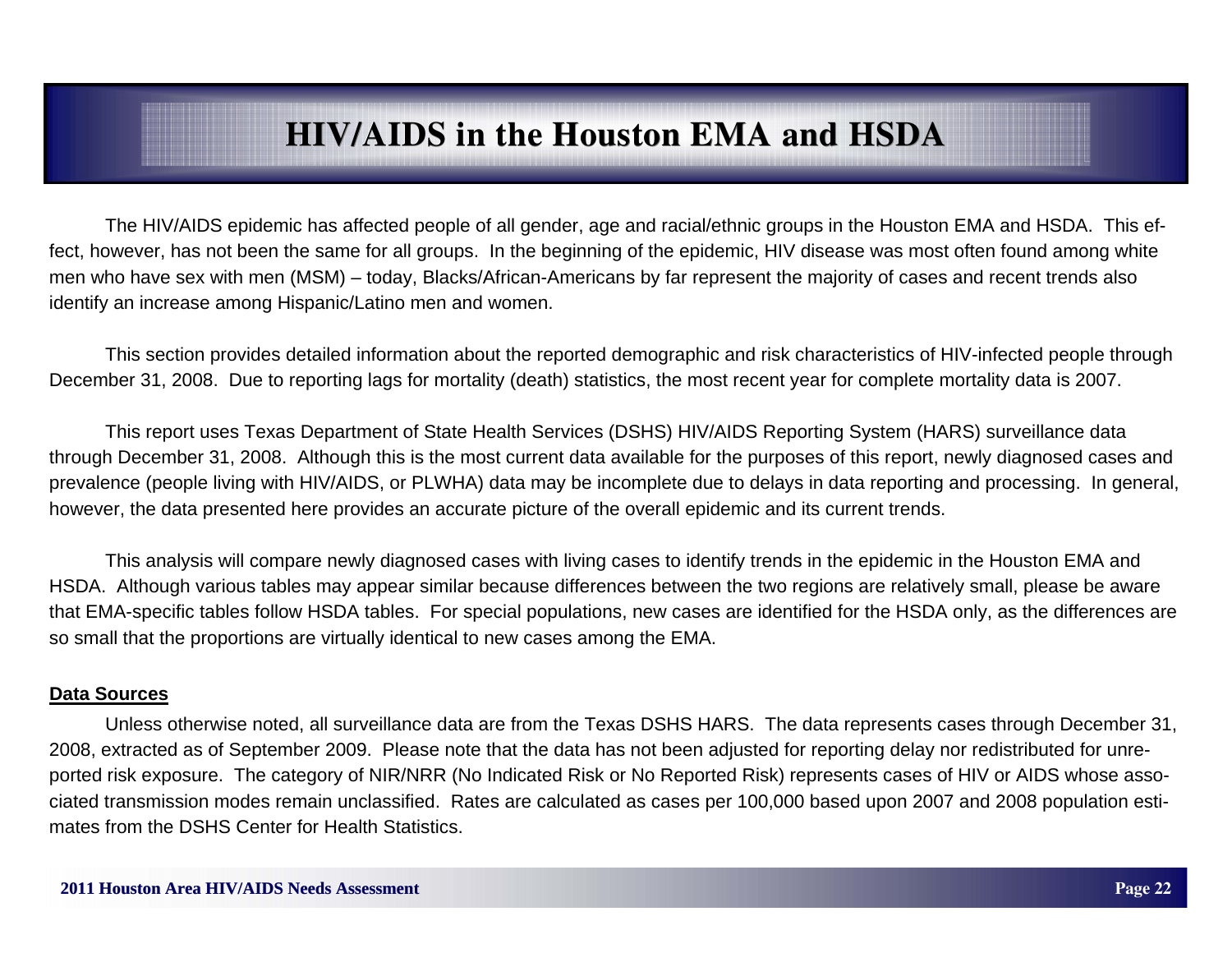#### **HIV and AIDS 2008 Incidence (New Diagnoses)**

 Incidence is a term commonly used in epidemiology to refer to newly diagnosed cases. Incidence may be defined over a period of time that the new cases were diagnosed. *For the purposes of this report, incidence reflects cases diagnosed throughout 2008, and newly diagnosed AIDS cases include both previously diagnosed HIV cases that have progressed to AIDS as well as newly identified AIDS cases that have not been previously identified as HIV positive.*

In 2008, the HSDA had a total of 1,903 newly diagnosed HIV/AIDS cases while the EMA had 1,872 HIV/AIDS cases.

- There were 1,029 newly diagnosed HIV cases that had not progressed to AIDS in the HSDA, and 874 new AIDS diagnoses. In the EMA, these numbers were 1,016 for HIV and 856 for AIDS. Since the numbers are similar, the 2008 HIV infection rate is approximately 20 per 100,000 for both the HSDA and EMA. The demographic proportions of those newly diagnosed with HIV/AIDS are almost identical in the EMA and HSDA.
- $\bullet$  Blacks/African-Americans had the highest rate of new HIV infections (65 per 100,000 in the HSDA, up from 59 in 2007). This is almost six times greater than the rate for Hispanics/Latinos (12 per 100,000) and seven times that of Whites (9 per 100,000).
- $\bullet$  Generalizing about transmission mode is difficult since unreported risk is very high among the newly diagnosed. Unreported risk among those with new HIV diagnoses accounts for approximately 33%, while 24% of new AIDS diagnoses have unreported risk behavior.
	- Forty-four percent (44%) of new HIV infections were attributed to MSM, and 20% were attributed to heterosexual contact. These two transmission modes accounted for the highest proportion of newly diagnosed HIV infections during 2008 compared to intravenous drugs users (3%) and MSM/IDU (1%).
- $\bullet$  Harris County clearly remains the epicenter of the epidemic with 92% and 93% of 2008 newly diagnosed HIV and AIDS cases in the HSDA and EMA, respectively.
- $\bullet$  From 2004 to 2006, the rate of HIV diagnoses appeared to remain relatively stable at around 17 per 100,000. Since 2006, it has demonstrated an increase, to approximately 20 per 100,000 (15% increase). For AIDS diagnoses, the rate has remained around 20 per 100,000 from 2004 to 2006. Since 2006, the rate has declined, to around 17 per 100,000 in 2008 (15% decrease).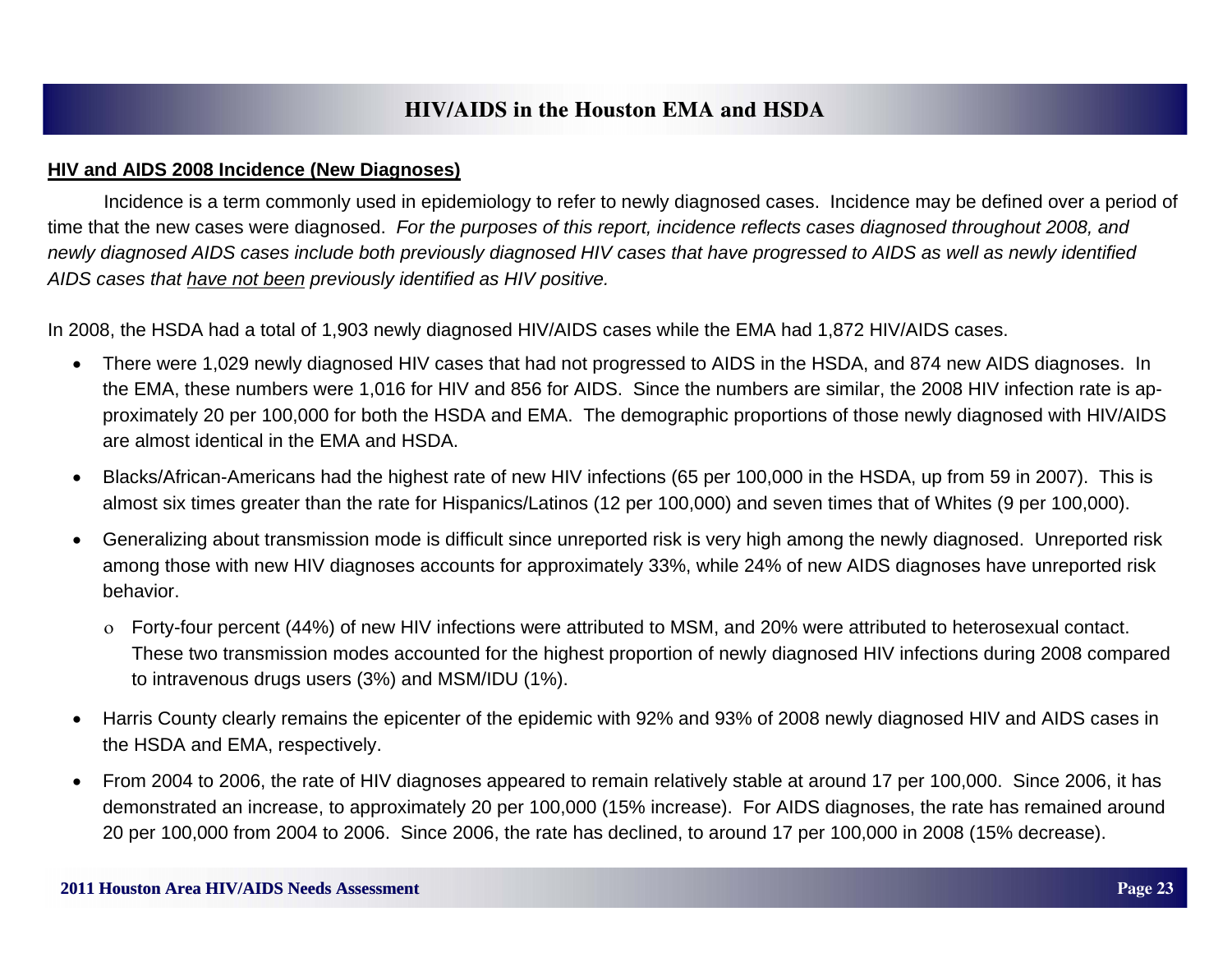|                                   |                | <b>New HIV</b> |         |                | <b>New AIDS</b> |         |       | <b>New HIV/AIDS</b> |         |
|-----------------------------------|----------------|----------------|---------|----------------|-----------------|---------|-------|---------------------|---------|
| <b>HSDA</b>                       | #              | $\frac{9}{6}$  | Rate    | #              | $\frac{0}{0}$   | Rate    | #     | %                   | Rate    |
| <b>Total</b>                      | 1,029          | 100.0          | 19.7    | 874            | 100.0           | 16.7    | 1,903 | 100.0               | 36.4    |
| Gender                            |                |                |         |                |                 |         |       |                     |         |
| Male                              | 771            | 74.9           | 29.3    | 621            | 71.1            | 23.6    | 1,392 | 73.1                | 52.9    |
| Female                            | 258            | 25.1           | 9.9     | 253            | 28.9            | 9.7     | 511   | 26.9                | 19.6    |
| <b>Race/Ethnicity</b>             |                |                |         |                |                 |         |       |                     |         |
| White                             | 187            | 18.2           | 9.2     | 160            | 18.3            | 7.9     | 347   | 18.2                | 17.2    |
| Black/African-American            | 598            | 58.1           | 65.2    | 484            | 55.4            | 52.8    | 1,082 | 56.9                | 118.0   |
| Hispanic/Latino                   | 221            | 21.5           | 11.5    | 214            | 24.5            | 11.1    | 435   | 22.9                | 22.6    |
| Other                             | 23             | 2.2            | 6.2     | 16             | 1.8             | 4.3     | 39    | 2.0                 | 10.5    |
| Age (yrs)                         |                |                |         |                |                 |         |       |                     |         |
| $0 - 12$                          | 3              | 0.3            | 1.2     | $\overline{0}$ | 0.0             | 0.0     | 3     | $\overline{.2}$     | 1.2     |
| $13 - 24$                         | 239            | 23.2           | 25.3    | 61             | 7.0             | 6.5     | 300   | 15.8                | 31.8    |
| 25-34                             | 324            | 31.5           | 38.9    | 259            | 29.6            | 31.1    | 583   | 30.6                | 69.9    |
| 35-44                             | 264            | 25.7           | 33.4    | 288            | 33.0            | 36.4    | 552   | 29.0                | 69.8    |
| 45-54                             | 147            | 14.3           | 20.1    | 183            | 20.9            | 25.0    | 330   | 17.3                | 45.1    |
| $55+$                             | 52             | 5.1            | 5.7     | 83             | 9.5             | 9.1     | 135   | 7.1                 | 14.8    |
| <b>Transmission Mode</b>          |                |                |         |                |                 |         |       |                     |         |
| <b>MSM</b>                        | 450            | 43.7           | $\star$ | 310            | 35.5            | $\star$ | 760   | 39.9                | $\star$ |
| IDU                               | 28             | 2.7            | $\star$ | 86             | 9.8             | $\star$ | 114   | 6.0                 | $\star$ |
| <b>MSM &amp; IDU</b>              | 8              | 0.8            | $\star$ | 36             | 4.1             | $\star$ | 44    | 2.3                 | $\star$ |
| Heterosexual                      | 197            | 19.1           | $\star$ | 231            | 26.4            | $\star$ | 428   | 22.5                | $\star$ |
| <b>Perinatal Exposure</b>         | $\overline{2}$ | 0.2            | $\star$ | 4              | 0.5             | $\star$ | 6     | 0.3                 | $\star$ |
| NIR/NRR                           | 344            | 33.4           | $\star$ | 207            | 23.7            | $\star$ | 551   | 29.0                | $\star$ |
| <b>Location</b>                   |                |                |         |                |                 |         |       |                     |         |
| <b>Harris County</b>              | 953            | 92.6           | 24.0    | 794            | 90.8            | 20.0    | 1,747 | 91.8                | 44.1    |
| Non-Harris County                 | 76             | 7.4            | 6.0     | 80             | 9.2             | 6.3     | 156   | 8.2                 | 12.3    |
| Data source: Texas DSHS HARS Data |                |                |         |                |                 |         |       |                     |         |

#### **Table 11: HIV, AIDS and Total Diagnoses, Houston HSDA, 2008**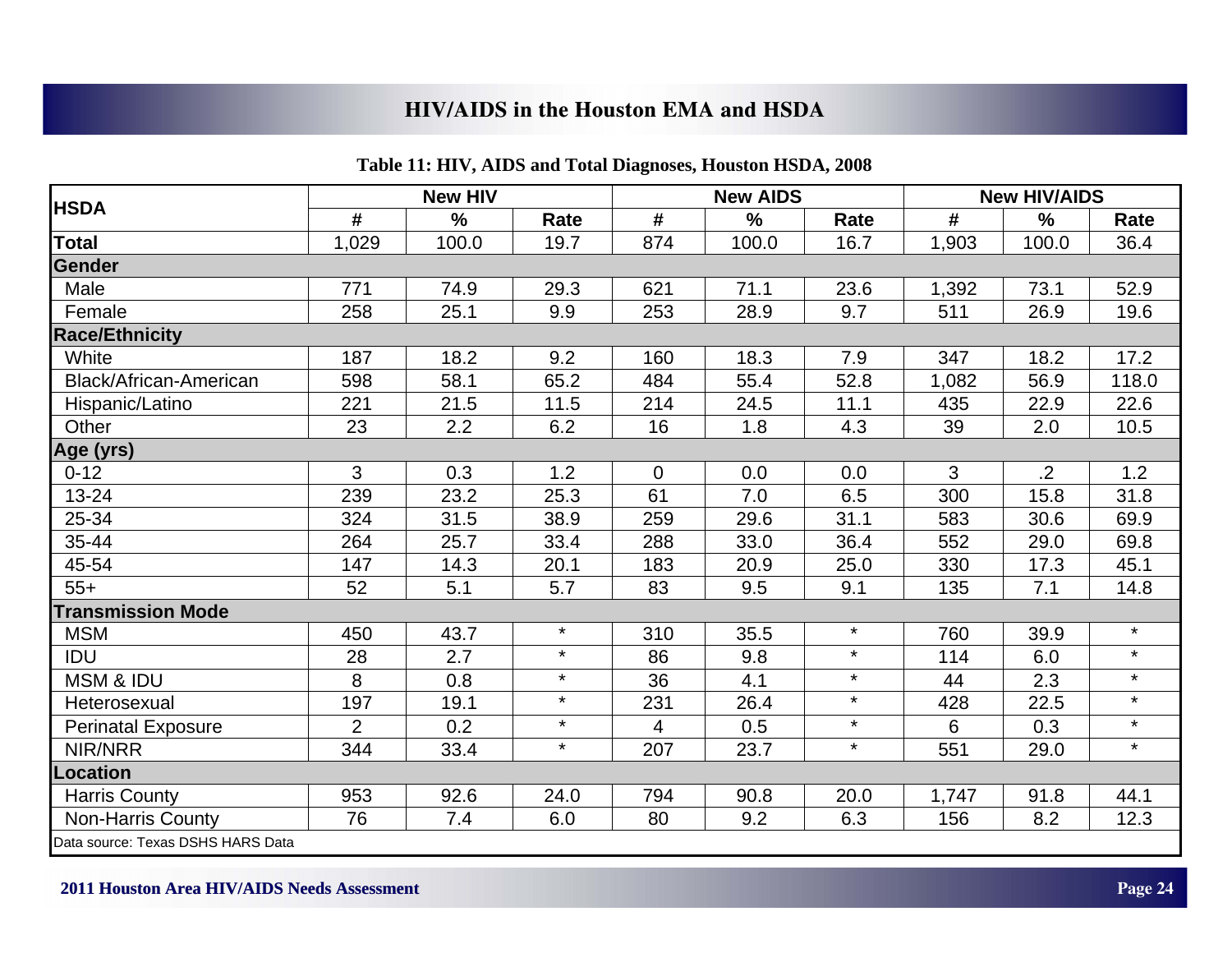**HIV/AIDS in the Houston EMA and HSDA**



#### **Figure 2: Rates of New HIV/AIDS Cases, Houston HSDA, 2004–2008**

Data source: Texas DSHS HARS Data

Data source: Texas DSHS HARS Data

## **HIV and AIDS Prevalence (People Living with HIV and AIDS)**

 While incidence looks at newly diagnosed cases of HIV and AIDS, prevalence identifies the total number of people living with the disease. The data presented here includes all reported cases of living people diagnosed with HIV and AIDS through the end of 2008.

- $\bullet$  The difference in the number of PLWHA does not vary significantly between the EMA and HSDA. In 2008, a total of 20,190 people were living with either HIV or AIDS in the HSDA. This compares to 20,024 in the EMA. The EMA includes 99% of people with HIV or AIDS in the HSDA. All demographic proportions reported are the same in the EMA and the HSDA.
- $\bullet$  Comparing PLWH to PLWA reveals an increase in HIV disease among women.
	- Women accounted for approximately 31% of people living with HIV, but only 24% of people living with AIDS. This suggests that there may be an increase in new infections among women.
	- $\overline{O}$ In 2005, the prevalence rate of AIDS among men was about four times that of women's; now in 2008, the rate has declined to

2007

2008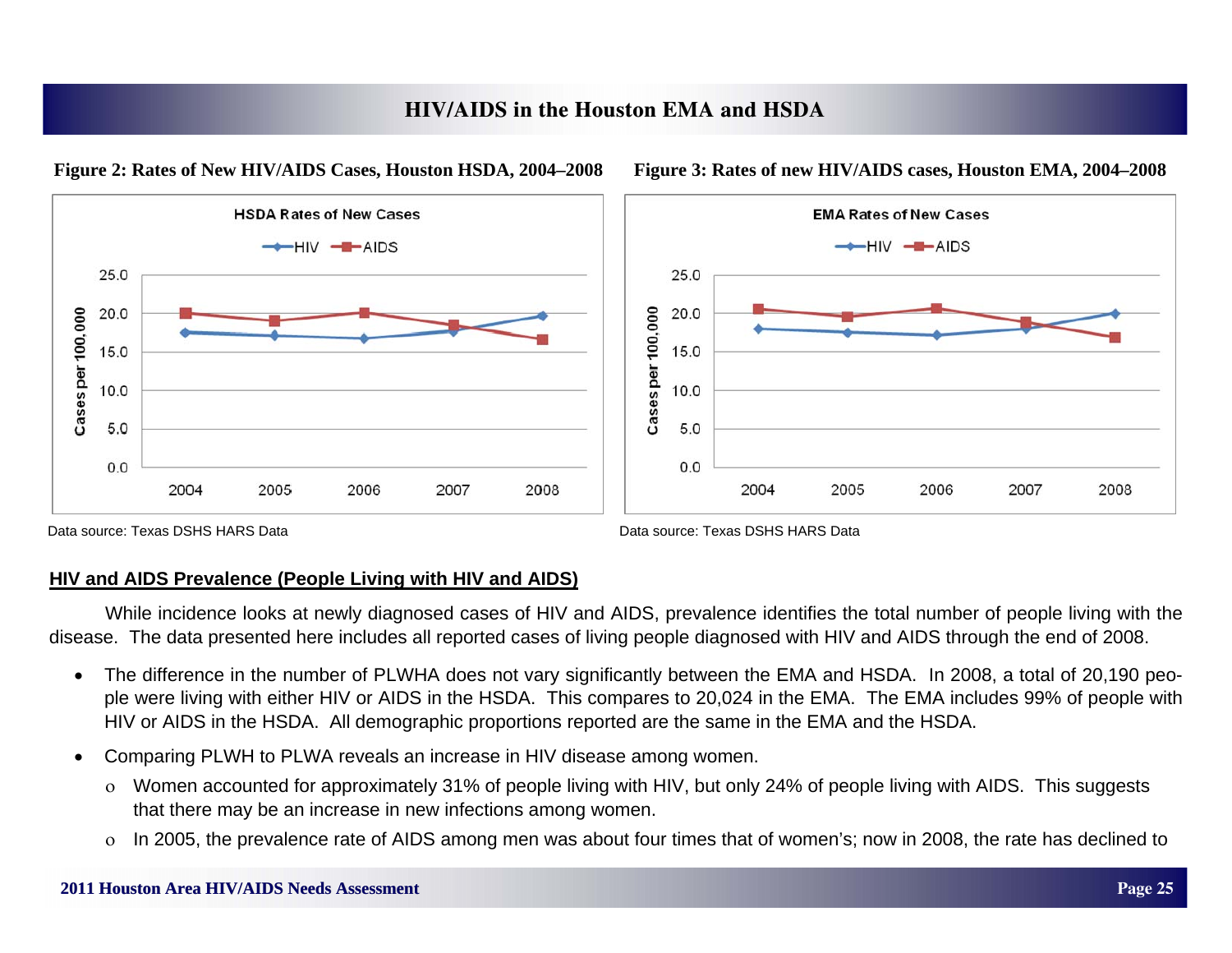three times that of women.

- $\bullet$  Notably, data is showing a possible increase in HIV disease among youth aged 13 to 24: 8% among PLWH are youth while only 2% among PLWA are youth, and the HIV prevalence rate for youth is 74 per 100,000 while the AIDS prevalence rate for youth is only 27 per 100,000.
- $\bullet$  Blacks/African-Americans are disproportionately affected by HIV and AIDS with the prevalence rates and proportions both significantly higher than other racial or ethnic groups.
	- Blacks/African-Americans have an overall HIV/AIDS prevalence rate (1078 per 100,000) that is five times higher than that of Hispanics/Latinos.
	- The overall rate is almost four times higher among Black/African-American PLWHA than White PLWHA.
- $\bullet$  Blacks/African-Americans account for 53% of PLWH while among PLWA, they account for 46% - this may indicate an increase in HIV infection among the Black/African-American population.
- $\bullet$  Cases associated with the No Identified Risk (NIR)/Other risk category could indicate two things: that these were newer cases which have not yet had a full surveillance investigation, or that these were older cases that are lost to follow-up with no risk established. However, CDC believes that heterosexual contact may be the main transmission mode for persons in this category because women may be unaware of how they were infected if they did not know of their partner's HIV status.
	- The most frequently reported mode of HIV transmission is the category of MSM, with 40% of PLWH and 44% of PLWA reporting this as their mode of infection.
- $\bullet$  Approximately 25% of PLWHA reported their risk behavior as heterosexual transmission. For unreported risk, HIV cases accounted for 22% while AIDS cases accounted for only 12%.

The five-year trend in the rates of living cases, from 2004 and 2008, shows the following:

- Prevalence data show an overall steady, increasing trend in the rates of living AIDS cases, at 386 per 100,000 in the HSDA and 394 per 100,000 in the EMA. Since 2008, the AIDS prevalence rate has increased about 13%.
- For HIV prevalence rates, data show a slight increase of approximately 5% from 2004 to 2008. The current HIV prevalence rates for the HSDA and EMA are 166 and 162 per 100,000, respectively.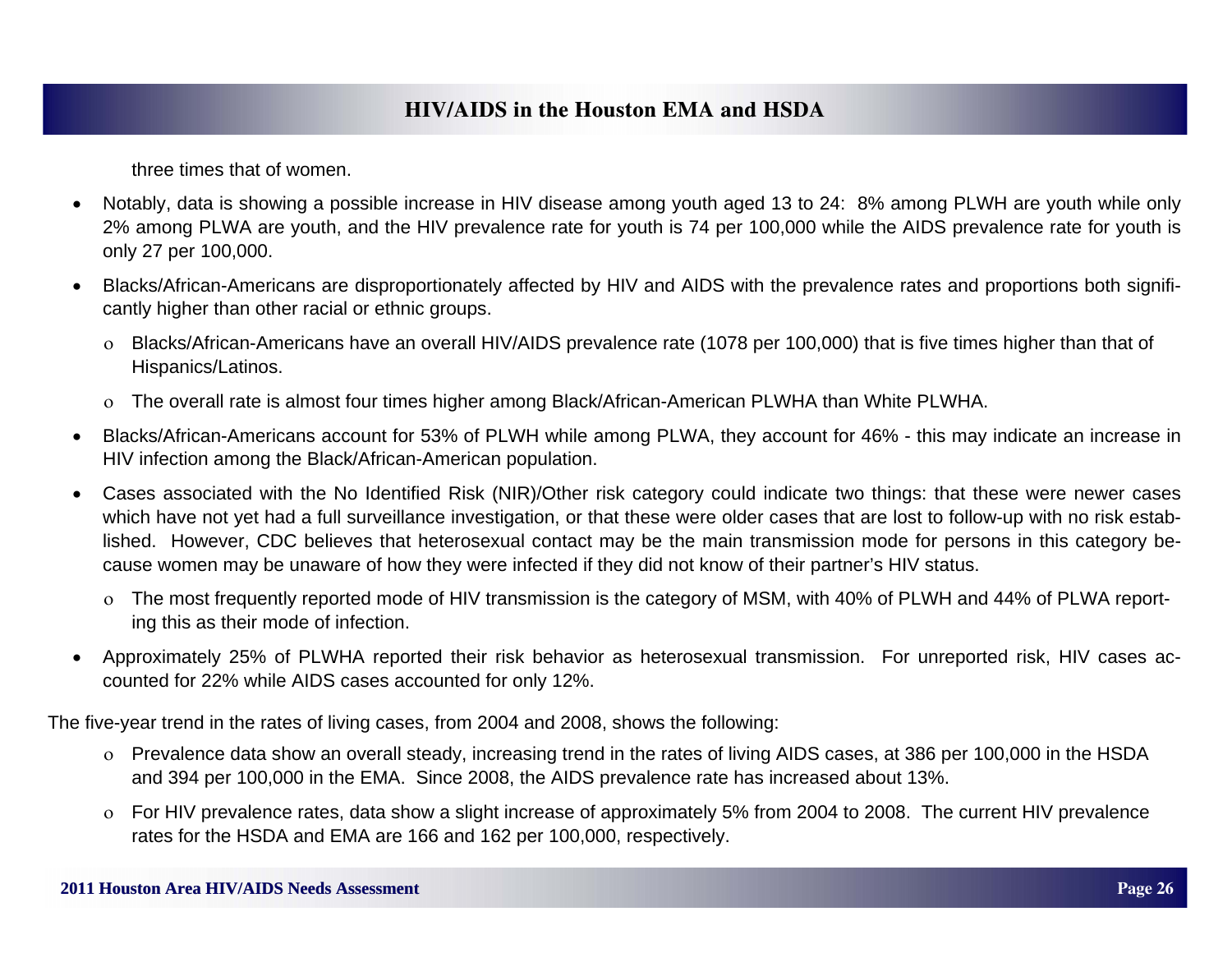|                                   |       | Living w/ HIV     |         |        | <b>Living w/ AIDS</b> |         |        | <b>Living w/ HIV/AIDS</b> |         |
|-----------------------------------|-------|-------------------|---------|--------|-----------------------|---------|--------|---------------------------|---------|
| <b>HSDA</b>                       | #     | %                 | Rate    | #      | $\%$                  | Rate    | #      | $\%$                      | Rate    |
| <b>TOTAL</b>                      | 8,481 | 100.0             | 162.1   | 11,709 | 100.0                 | 223.8   | 20,190 | 100.0                     | 385.8   |
| Gender                            |       |                   |         |        |                       |         |        |                           |         |
| Male                              | 5,897 | 69.5              | 224.2   | 8,921  | 76.2                  | 339.2   | 14,818 | 73.4                      | 563.4   |
| Female                            | 2,584 | 30.5              | 99.3    | 2,788  | 23.8                  | 107.1   | 5,372  | 26.6                      | 206.4   |
| <b>Race/Ethnicity</b>             |       |                   |         |        |                       |         |        |                           |         |
| White                             | 2,228 | 26.3              | 110.2   | 3,540  | 30.2                  | 175.1   | 5,768  | 28.6                      | 285.2   |
| <b>Black</b>                      | 4,500 | 53.1              | 490.7   | 5,381  | 46.0                  | 586.8   | 9,881  | 48.9                      | 1,077.5 |
| Hispanic                          | 1,627 | 19.2              | 84.7    | 2,657  | 22.7                  | 138.3   | 4,284  | 21.2                      | 223.0   |
| Other                             | 126   | 1.5               | 33.9    | 131    | 1.1                   | 35.2    | 257    | 1.3                       | 69.0    |
| Age (yrs)                         |       |                   |         |        |                       |         |        |                           |         |
| $0 - 1$                           | 5     | 0.1               | 2.9     | 1      | 0.0                   | 0.6     | 6      | 0.0                       | 3.4     |
| $2 - 12$                          | 87    | 1.0               | 10.3    | 10     | 0.1                   | 1.2     | 97     | 0.5                       | 11.4    |
| $13 - 24$                         | 701   | 8.3               | 74.3    | 253    | 2.2                   | 26.8    | 954    | 4.7                       | 101.1   |
| 25-34                             | 2,226 | $26.\overline{2}$ | 267.0   | 1,508  | 12.9                  | 180.9   | 3,734  | 18.5                      | 447.8   |
| 35-44                             | 2,690 | 31.7              | 340.0   | 3,797  | 32.4                  | 479.9   | 6,487  | 32.1                      | 820.0   |
| 45-54                             | 1,974 | 23.3              | 269.9   | 4,105  | 35.1                  | 561.3   | 6,079  | 30.1                      | 831.2   |
| $55+$                             | 798   | 9.4               | 87.5    | 2,035  | 17.4                  | 223.2   | 2,833  | 14.0                      | 310.8   |
| <b>Transmission Mode</b>          |       |                   |         |        |                       |         |        |                           |         |
| <b>MSM</b>                        | 3,422 | 40.3              | $\star$ | 5,169  | 44.1                  | $\star$ | 8,591  | 42.6                      | $\star$ |
| IDU                               | 643   | 7.6               | $\star$ | 1,380  | 11.8                  | $\star$ | 2,023  | 10.0                      | $\star$ |
| <b>MSM &amp; IDU</b>              | 288   | 3.4               | $\star$ | 739    | 6.3                   | $\star$ | 1,027  | 5.1                       | $\star$ |
| Heterosexual                      | 2,076 | 24.5              | $\star$ | 2,867  | 24.5                  | $\star$ | 4,943  | 24.5                      | $\star$ |
| <b>Perinatal Exposure</b>         | 149   | 1.8               | $\star$ | 81     | 0.7                   | $\star$ | 230    | 1.1                       | $\star$ |
| NIR/NRR                           | 1,890 | 22.3              | $\star$ | ,445   | 12.3                  | $\star$ | 3,335  | 16.5                      | $\star$ |
| Other                             | 13    | 0.2               | $\star$ | 28     | 0.2                   | $\star$ | 41     | 0.2                       | $\star$ |
| <b>Location</b>                   |       |                   |         |        |                       |         |        |                           |         |
| <b>Harris County</b>              | 7,962 | 93.9              | 200.8   | 10,996 | 93.9                  | 277.3   | 18,958 | 93.9                      | 478.0   |
| Non-Harris County                 | 519   | 6.1               | 41.0    | 713    | 6.1                   | 56.3    | 1,232  | 6.1                       | 97.2    |
| Data source: Texas DSHS HARS Data |       |                   |         |        |                       |         |        |                           |         |

#### **Table 12: Prevalence of HIV and AIDS, Houston HSDA, 2008**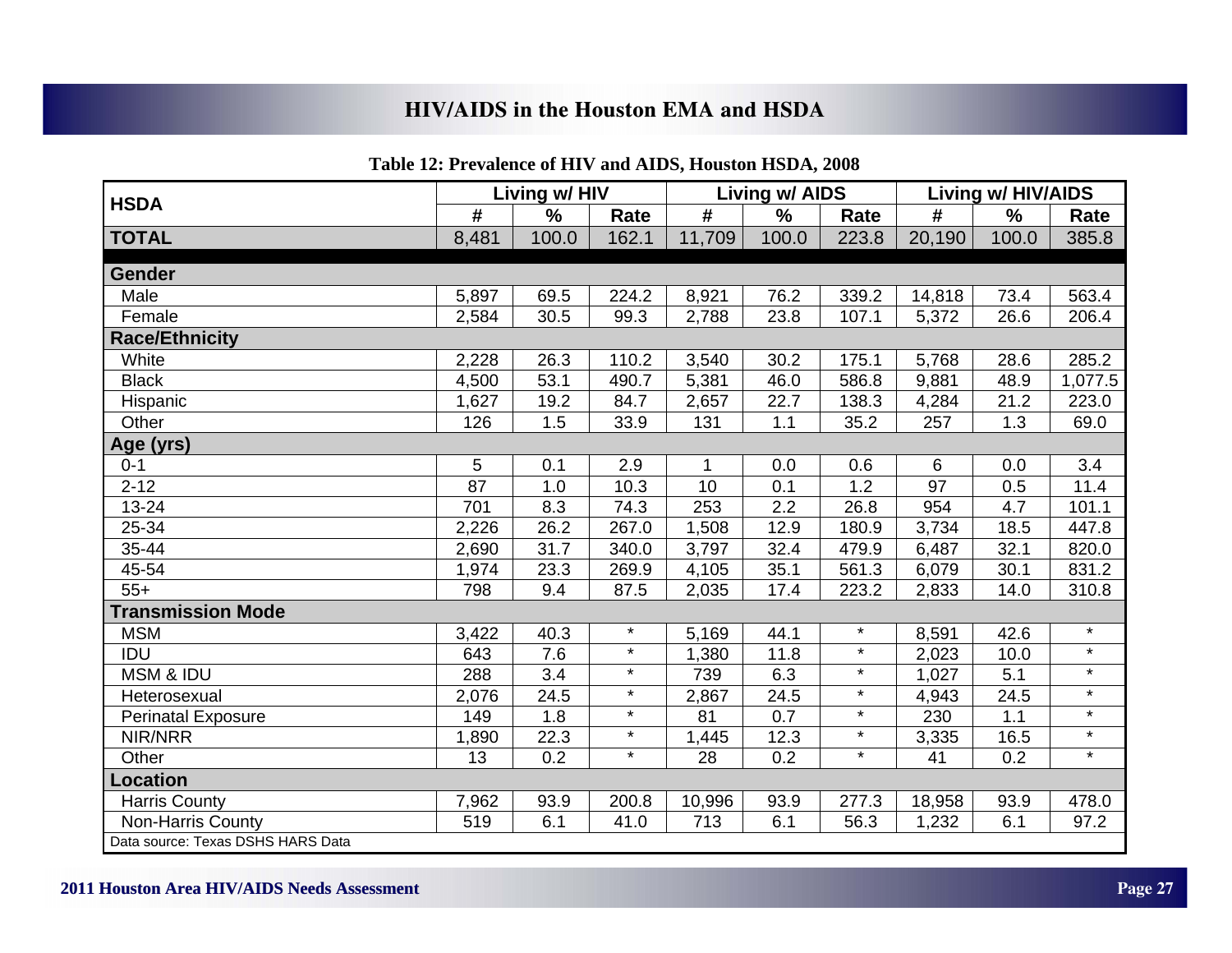#### **Unmet Need Estimate and Assessment**

 In 2000, Congress wrote into the Ryan White Care Act a mandate for grantees to respond to "unmet need." Simply, unmet need is defined as "HIV positive individuals that are aware of their status and not receiving regular medical care." According to HRSA, unmet need is determined by identifying the number of people who know their HIV status but are not receiving primary medical care. An individual is considered not in primary medical care when there is no evidence that he or she received any of the following in a defined 12 month period: viral load testing, CD4 cell count or provision of anti-retroviral therapy.

 The unmet need estimate equips planning bodies with data to develop strategies for bringing HIV+ people into medical care, and prioritize/allocate services targeted to the populations in need. Some of these strategies include:

- Conducting analyses of HIV prevalence and incidence data;
- $\overline{O}$ Reviewing service utilization data on a regular basis;
- $\rm o$  Continuing to identify not-in-care communities through the unmet need framework, needs assessment activities, community focus group and public input forums;
- Placing service providers at community based organizations and agencies with a documented capability to identify out-of-care PLWHA, or at HIV testing sites;
- $\rm o$  Supporting services that encourage adherence to medication and treatment.

 Unmet need is made up of two parts: estimation of unmet need and assessment of unmet need. Estimation of unmet need is determining the approximate number of people in the EMA who are HIV positive, know their status, and aren't receiving primary medical care. Assessment of unmet need is determining the service needs, gaps, and barriers of the individuals who are not in care. The Houston EMA's updated unmet need estimate for 2009 is provided in the following section, using the HRSA/HAB Unmet Need Framework.

**Population Estimates** - As of December 31, 2009, the number of PLWA was 12,075 and the number of PLWH (non-AIDS) was 8,870. The total number of PLWHA in the Houston EMA was 20,945.

**Estimates of People in Care** - The number of PLWA in care was 7,935, or 66% of the total number of PLWA in the EMA. The number of PLWH (non-AIDS) in care was 4,909 (55%) among all PLWH in the EMA. The total number of PLWHA who received HIV primary medical services as of the end of 2009 was 12,844 (61%).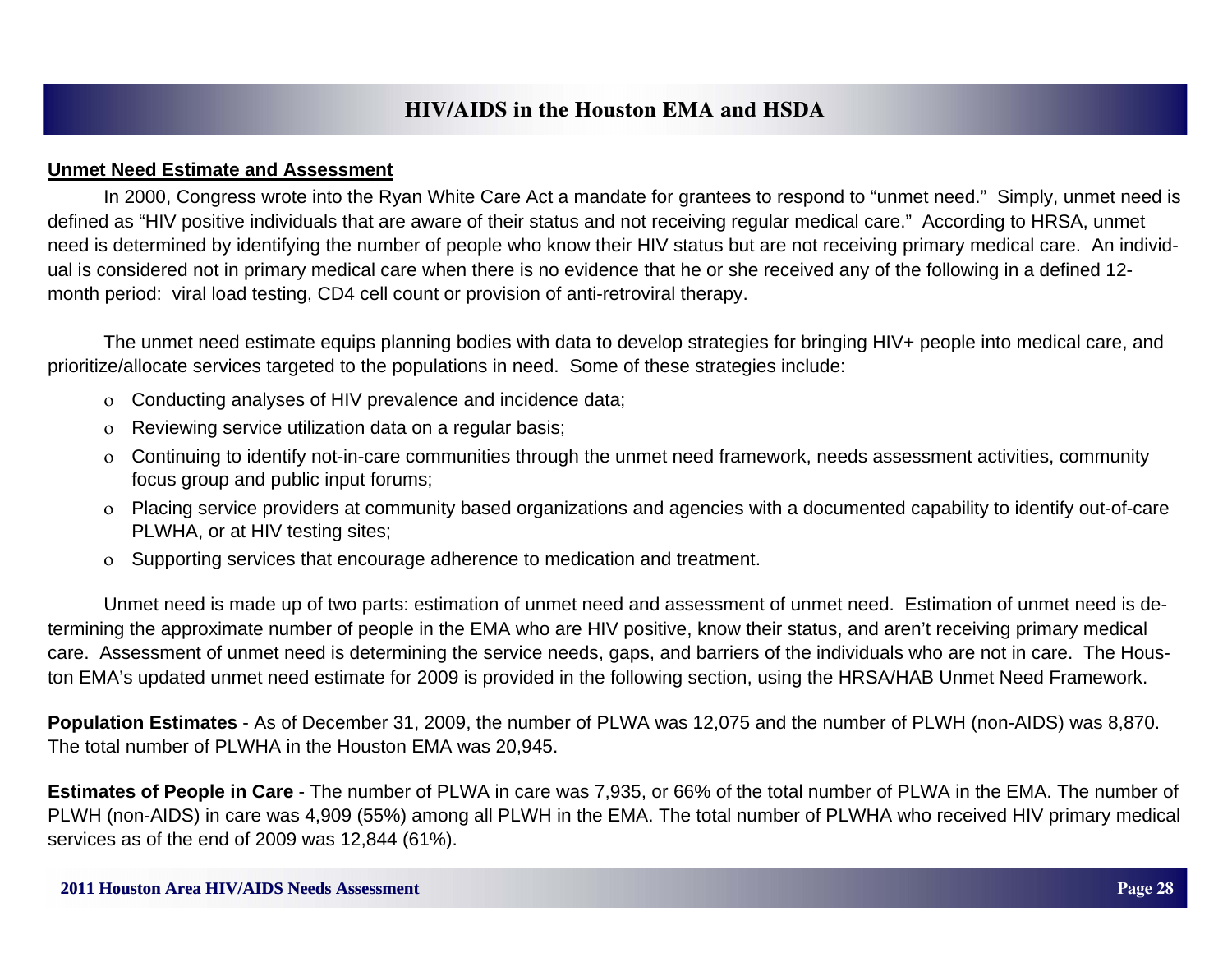**Estimates of Unmet Need** - The Houston EMA estimates that 4,140 (34%) of the diagnosed PLWA were not receiving HIV primary medical care as of end of 2009. For PLWH, 3,961 (45%) were found to be out-of-care. Thus, the HIV/AIDS unmet need estimate for the Houston EMA through the end of 2009 was 39% among PLWHA, with approximately 8,101 diagnosed individuals out of care.

**Estimation Methods** - Unmet need for medical care is defined following the HRSA definition such that a PLWHA is said to have unmet need for medical care if there is no evidence of either a CD4 count, a viral load (VL) test or antiretroviral therapy (ART) during the 12 months of interest. If there is evidence of one of these three things being present, the person is considered to have their medical needs met. The EMA used data supplied by TDSHS as part of a cross-title collaboration to provide an updated unmet need estimate based on data through 2009. The mid-year 2009 eHARS dataset was used for the unmet need analysis. Diagnosed HIV/AIDS cases that had been entered and were living on 12/31/2009 were included for the total population for unmet need in 2009. The following datasets were matched against HIV/AIDS cases in eHARS to determine whether a client had a met medical need:

**Texas AIDS Drug Assistance Program (ADAP)** - If ART was provided for a client, then that person was considered to have met medical need for the year the medication was provided. Name-based matching was performed to determine persons with a met medical need during 2009.

**Electronic Lab Reporting System** - The largest providers of laboratory services throughout the state report CD4 and VL measurements to the TDSHS. Name-based matching of these reports was used to determine if individuals received these measurements during 2009.

**AIDS Regional Information and Evaluation System (ARIES)** - Services provided to RW-eligible clients (all Parts) by funded service providers are reported in ARIES. If a client received a VL lab test, CD4 count, ART, laboratory service or ambulatory/outpatient medical care during 2009, the client was classified as having a met medical need that year. When available, name-based matching was used to detect persons with a met medical need. When client names were not available, matching was based on a unique number generated in the ARIES and eHARS.

**Veterans Affairs Program** - The EMA also obtained HIV and AIDS patient counts from the local VA Hospital to further refine the estimate of unmet need.

**Data Limitations** - Please note that the estimates provided may present an overestimation of unmet need due to the following data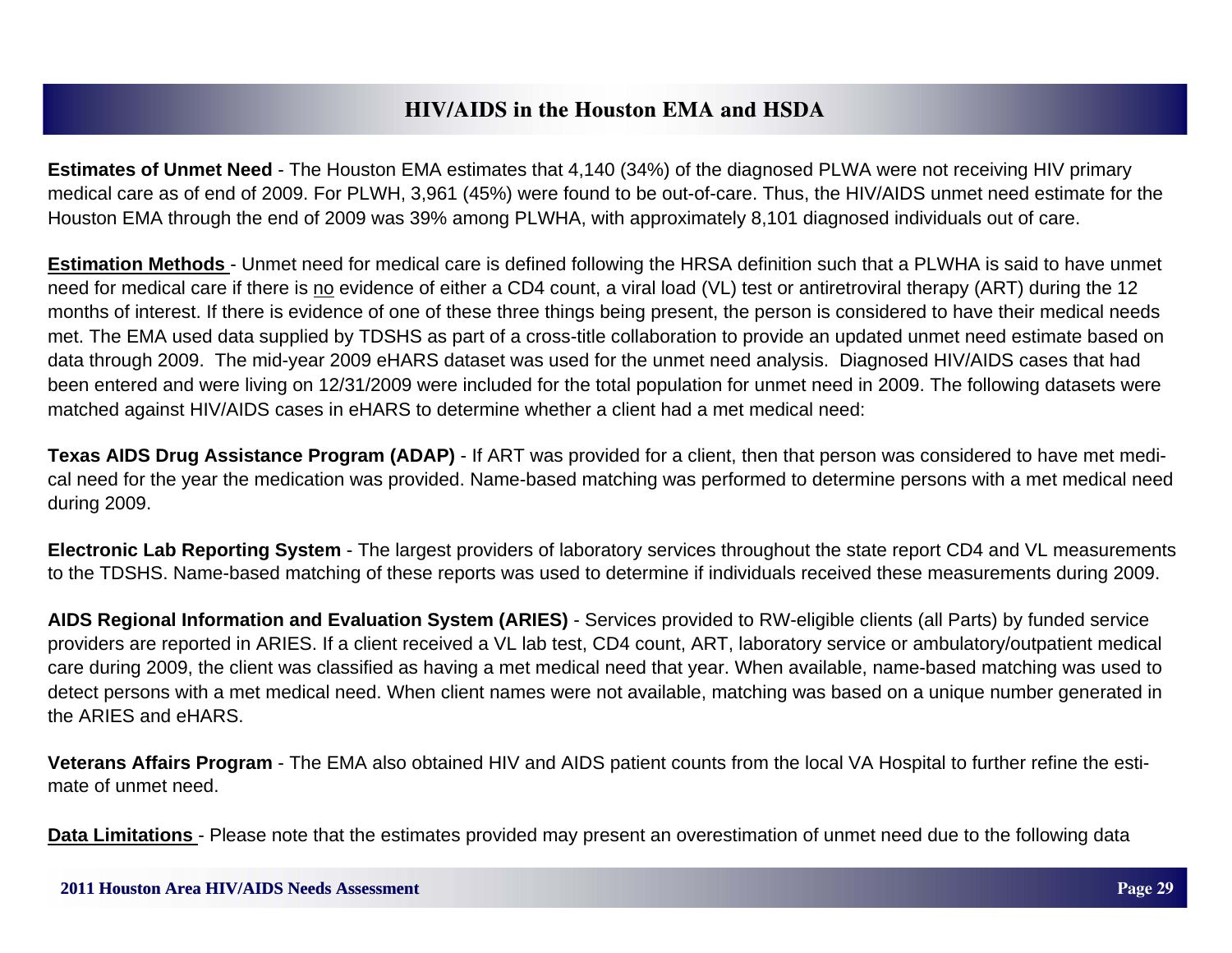limitations:

- 1) Cases diagnosed in the TDCJ are excluded from this analysis, although some diagnosed within the prison system have since been released and are living in Texas. A systematic source of information on those receiving care within the prison system is not yet available and those who remain incarcerated cannot be distinguished from those who have been released.
- 2) The updated data for the care provided by private insurance providers and Medicaid is not yet available. Further, Medicare data is not available - it is difficult to obtain client-level Medicare utilization data, since Medicare is a federal benefit that is not administered by state agencies. One potential effect may be found in the 55+ age group showing the highest proportion of unmet medical need. Much of this group is eligible for Medicare benefits, so it is possible that this group is receiving HIV-related care through Medicare.
- 3) Matches conducted between eHARS and some of the cases in ARIES and between eHARS and private payer data were based on limited data elements and may underestimate the true number of clients with met need.
- 4) There are persons reported in eHARS who have since moved away (out-migrated cases). A systematic way of identifying and removing these out-migrated cases is not yet in place; these cases remain in the base population and inflate the unmet need estimate.
- 5) Finally, matching for death data is still pending for 2009.

 The Houston EMA is continuing its collaboration with TDSHS and the other four Texas Part A EMAs in a combined effort to update the data annually and to extract data from public and private payers. The partnership works to maintain sound methods of estimating unmet need and implement the adjustments necessary to refine unmet need estimates for PLWHA in Texas.

|                                                                                                                               | <b>PLWH</b> |               | <b>PLWA</b> |               |  |  |  |
|-------------------------------------------------------------------------------------------------------------------------------|-------------|---------------|-------------|---------------|--|--|--|
| Year                                                                                                                          | #           | $\frac{0}{0}$ | #           | $\frac{0}{0}$ |  |  |  |
| 2007                                                                                                                          | 3,160       | 40%           | 3,538       | 33%           |  |  |  |
| 2008                                                                                                                          | 3,472       | 42%           | 3,602       | 32%           |  |  |  |
| 2009                                                                                                                          | 3,961       | 45%           | 4,140       | 34%           |  |  |  |
| % Change                                                                                                                      | 25%         |               | 17%         |               |  |  |  |
| Data Source: Texas DSHS unmet need analysis through 2009, based on<br>matching eHARS with care data from ADAP, ELR and ARIES. |             |               |             |               |  |  |  |

#### **Demographic**  A**nalysis of PLWHA with**  U**nmet**  N**eed**

 A demographic analysis of PLWHA with unmet need was performed and the findings are provided in the following table. The percentages represent the proportions of all persons in the corresponding group who had an unmet need in the Houston EMA for 2009. *Please note that the demographic analysis does not include data from the VA Hospital, since the aggregate data obtained could not be further broken down into demographic categories.*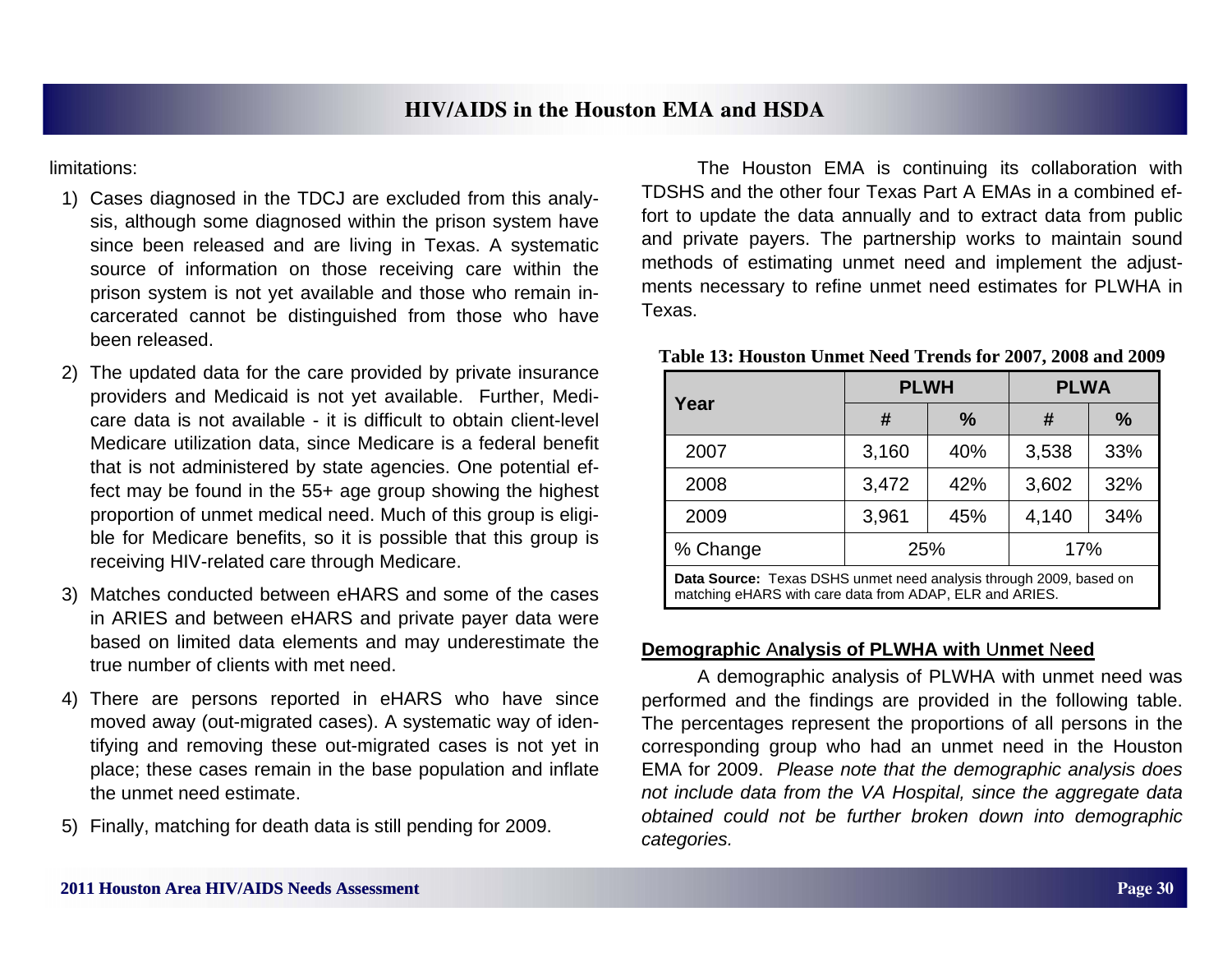For the Houston EMA, it is estimated that approximately 92% of those with unmet need are in the more urban Harris County, similar to the proportions seen among PLWHA. Males have slightly higher proportions of PLWHA and a greater number with unmet need. Black/African American PLWH have the highest proportion of clients with unmet need at 56%. Interestingly, among PLWA, Whites have a slightly higher proportion (38%) when compared to the other races/ethnicities; this may be related to White PLWA having more access to private providers, whose data is limited at this time. Among the age groups, those 55+ appear to have the greatest proportion of their population out of care for PLWA at 41%; however, Medicare data was not available for this analysis and may explain this greater proportion. When looking at unmet need by exposure category, the risk of IDU had high proportions of their population out of care, yet MSM and the category of heterosexual contact had greater numbers out of care.

 In separating HIV cases from AIDS cases, it is evident that unmet need is substantially higher for PLWH when compared to PLWA across all demographic categories; some of these differences may be attributable to the interaction of the case definition for AIDS and the definition of met need. A large proportion of AIDS cases meet the case criteria for AIDS because of CD4 testing, which is also an indicator of met need. Thus, the larger proportion of AIDS cases with met need may be a result of the fact that infected individuals receiving medical care are more likely to have an AIDS diagnosis because they are receiving diagnostic tests. Almost all demographic and exposure categories show significantly greater proportions of unmet need among PLWHs versus PLWHAs; however, these differences between HIV and AIDS are greater among Hispanics/Latinos and Blacks/African-Americans than Whites.

|                                                                                                                       | <b>PLWHA</b> |    | <b>PLWH</b> |               | <b>PLWA</b> |               |  |  |  |
|-----------------------------------------------------------------------------------------------------------------------|--------------|----|-------------|---------------|-------------|---------------|--|--|--|
| 2009                                                                                                                  | #            | %  | #           | $\frac{0}{0}$ | #           | $\frac{9}{6}$ |  |  |  |
| <b>Total</b>                                                                                                          | 8,885        | 42 | 4,548       | 51            | 4,337       | 36            |  |  |  |
| <b>Gender</b>                                                                                                         |              |    |             |               |             |               |  |  |  |
| Male                                                                                                                  | 6,585        | 43 | 3,227       | 52            | 3,358       | 37            |  |  |  |
| Female                                                                                                                | 2,300        | 42 | 1,321       | 50            | 979         | 34            |  |  |  |
| <b>Race/Ethnicity</b>                                                                                                 |              |    |             |               |             |               |  |  |  |
| White                                                                                                                 | 2,349        | 40 | 984         | 44            | 1,365       | 38            |  |  |  |
| Black/African-Am.                                                                                                     | 4,513        | 44 | 2,625       | 56            | 1,888       | 34            |  |  |  |
| Hispanic/Latino                                                                                                       | 1,899        | 42 | 871         | 49            | 1,028       | 37            |  |  |  |
| Other/Unknown                                                                                                         | 124          | 44 | 68          | 50            | 56          | 38            |  |  |  |
| Age                                                                                                                   |              |    |             |               |             |               |  |  |  |
| <2 years                                                                                                              | 1            | 14 | 1           | 14            | $\star$     | $\star$       |  |  |  |
| $2 - 12$ years                                                                                                        | 31           | 37 | 29          | 36            | 2           | 50            |  |  |  |
| $13 - 24$ years                                                                                                       | 455          | 44 | 397         | 52            | 58          | 22            |  |  |  |
| $25 - 34$ years                                                                                                       | 1,663        | 44 | 1,236       | 53            | 427         | 29            |  |  |  |
| $35 - 44$ years                                                                                                       | 2,606        | 41 | 1,387       | 52            | 1,219       | 33            |  |  |  |
| $45 - 54$ years                                                                                                       | 2,653        | 41 | 1,065       | 50            | 1,588       | 36            |  |  |  |
| 55+ years                                                                                                             | 1,476        | 46 | 433         | 48            | 1,043       | 46            |  |  |  |
| <b>Exposure Category</b>                                                                                              |              |    |             |               |             |               |  |  |  |
| <b>MSM</b>                                                                                                            | 4,300        | 41 | 2,147       | 48            | 2,154       | 36            |  |  |  |
| IDU                                                                                                                   | 1,218        | 48 | 564         | 60            | 654         | 41            |  |  |  |
| MSM/IDU                                                                                                               | 487          | 42 | 184         | 53            | 302         | 38            |  |  |  |
| Heterosexual                                                                                                          | 2,759        | 42 | 1,570       | 53            | 1,189       | 33            |  |  |  |
| Perinatal                                                                                                             | 93           | 40 | 67          | 44            | 26          | 33            |  |  |  |
| Other                                                                                                                 | 28           | 46 | 16          | 57            | 12          | 36            |  |  |  |
| Data Source: Texas DSHS 2009 unmet need analysis, based on matching eHARS<br>with care data from ADAP, ELR and ARIES. |              |    |             |               |             |               |  |  |  |

| <b>Table 14: Demographic Analysis of PLWHA with Unmet Need</b> |  |  |  |  |  |  |  |  |  |  |  |  |  |
|----------------------------------------------------------------|--|--|--|--|--|--|--|--|--|--|--|--|--|
|----------------------------------------------------------------|--|--|--|--|--|--|--|--|--|--|--|--|--|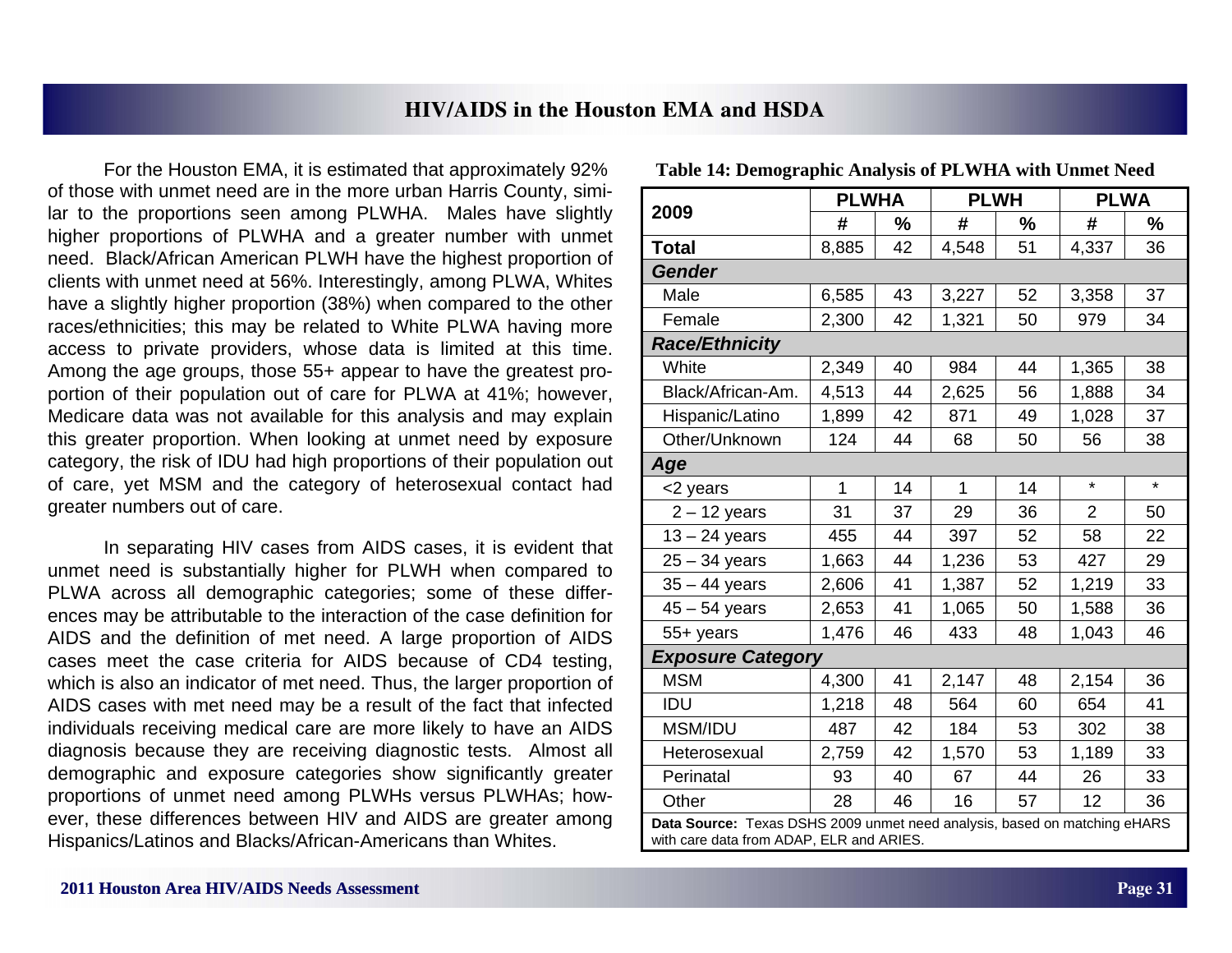#### **Mortality**

 Since reporting of deaths (mortality reports) of PLWHA is often delayed due to the confirmation and checking that is required, 2007 mortality data is the most recent year that is considered complete and will be presented in this report. It should be noted that deaths may be due to HIV disease as well as other causes. Since mortality data is almost identical in the EMA and HSDA, only the mortality data for the HSDA will be presented for the purposes of this report.

- In the HSDA, 73 deaths were among those with HIV, and 467 were among those with AIDS, giving a total of 540 deaths of PLWHA. For the EMA, the total number of deaths was four fewer, at 536.
- $\bullet$  The rate of death among men with HIV (not AIDS) was almost five times as high as the death rate among women with HIV (not AIDS). Overall, the death rate of Male PLWHA was three times as high as Female PLWHA.
- $\bullet$ The rates of death among PLWHA were highest among Blacks/African-Americans compared to all other racial/ethnic groups.
- $\bullet$  The overall HIV/AIDS mortality rate among Black/African-American PLWHA (34 per 100,000) was nine times that of Hispanics/ Latinos and almost five times that of White PLWHA.
- $\bullet$  Black/African-American females living with HIV/AIDS had a striking mortality rate (20 per 100,000) of 12 times that of Hispanic/ Latino females and 9 times that of White females living with HIV/AIDS.
- $\bullet$  HIV/AIDS mortality data showed that adults aged 45 to 54 had the highest rate of death, at 29/100,000 when compared to the other age groups.
- $\bullet$  For transmission mode, the highest proportion of HIV/AIDS mortality was among MSM at 33%. Deaths among those with AIDS were highest among MSM cases (34%) followed by cases related to heterosexual contact (29%). For deaths among PLWH, the highest proportion was also among MSM at 26%.
	- The relatively high percentage of NIR/NRR could indicate two things: that these were newer cases which have not yet had a full surveillance investigation, or that these were older cases that are lost to follow-up with no risk established. However, CDC believes that heterosexual contact may be the main transmission mode for persons in this category because women may be unaware of how they were infected if they did not know of their partner's HIV status.
- $\bullet$  From 2003 to 2007, the HIV death rate for PLWHA has remained relatively stable, at approximately 11 deaths per 100,000 cases. Future releases of this data should be monitored for any continuing trends in HIV/AIDS mortality.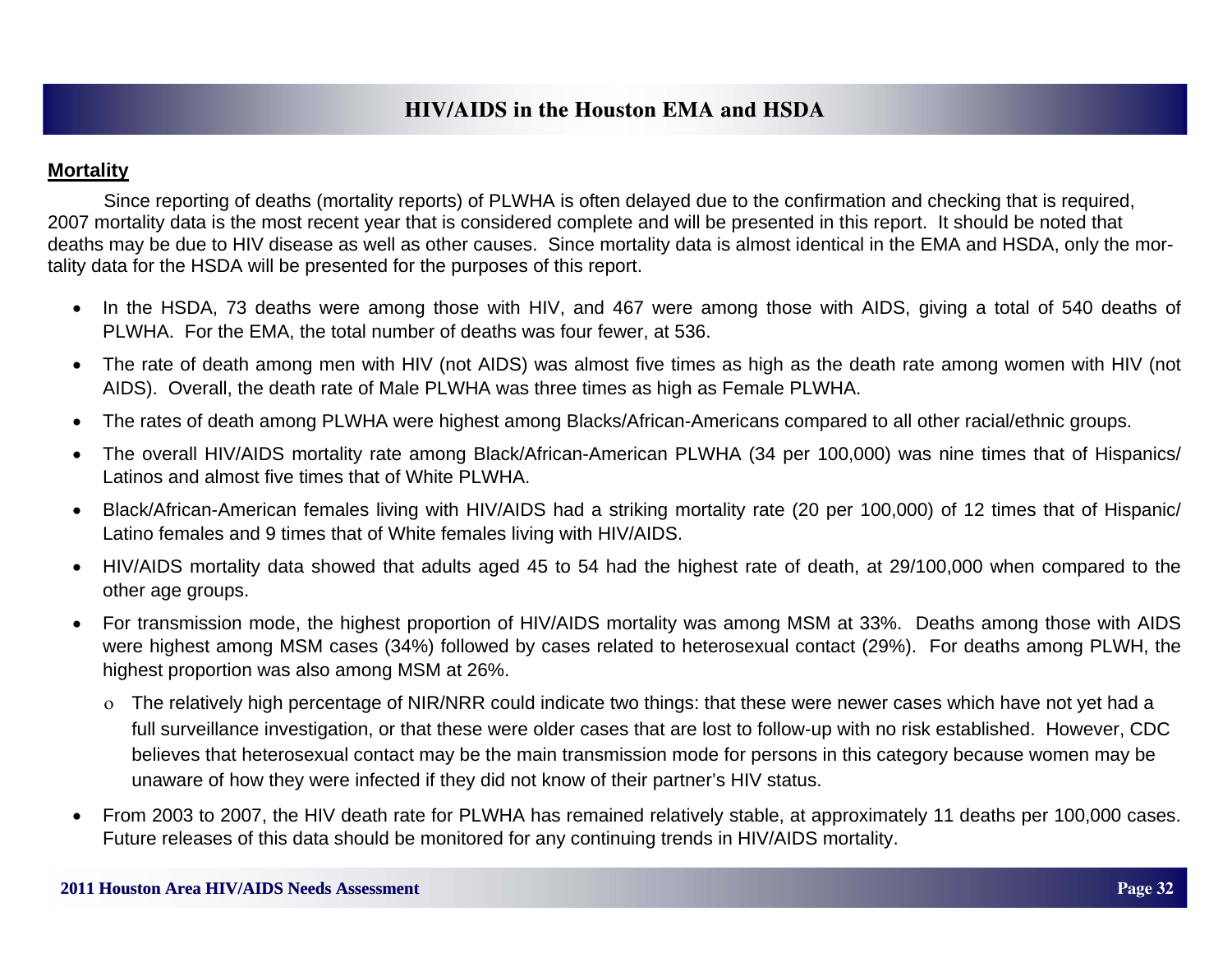|                                   |                | <b>HIV Deaths</b> |         |                | <b>AIDS Deaths</b> |         |                | <b>HIV/AIDS Deaths</b> |         |
|-----------------------------------|----------------|-------------------|---------|----------------|--------------------|---------|----------------|------------------------|---------|
| <b>HSDA</b>                       | $\#$           | $\%$              | Rate    | $\#$           | $\%$               | Rate    | #              | $\%$                   | Rate    |
| <b>Total</b>                      | 73             | 100.0             | 1.4     | 467            | 100.0              | 9.1     | 540            | 100.0                  | 10.5    |
| <b>Gender</b>                     |                |                   |         |                |                    |         |                |                        |         |
| Male                              | 59             | 80.8              | 2.3     | 343            | 73.4               | 13.3    | 402            | 74.4                   | 15.6    |
| Female                            | 14             | 19.2              | 0.5     | 124            | 26.6               | 4.9     | 138            | 25.6                   | 5.4     |
| <b>Race/Ethnicity</b>             |                |                   |         |                |                    |         |                |                        |         |
| White                             | 26             | 35.6              | 1.3     | 126            | 27.0               | 6.2     | 152            | 28.1                   | 7.5     |
| <b>Black/African American</b>     | 40             | 54.8              | 4.4     | 272            | 58.2               | 30.0    | 312            | 57.8                   | 34.4    |
| Hispanic/Latino                   | $\overline{7}$ | 9.6               | 0.4     | 65             | 13.9               | 3.6     | 72             | 13.3                   | 3.9     |
| Other                             | $\mathbf 0$    | 0.0               | 0.0     | $\overline{4}$ | 0.9                | 1.1     | $\overline{4}$ | 0.7                    | 1.1     |
| Age (yrs)                         |                |                   |         |                |                    |         |                |                        |         |
| 13-24                             | $\mathfrak{B}$ | 4.1               | 0.3     | $\,6\,$        | 1.3                | 0.6     | 9              | 1.7                    | 1.0     |
| 25-34                             | $6\phantom{1}$ | 8.2               | 0.7     | 54             | 11.6               | 6.7     | 60             | 11.1                   | 7.4     |
| 35-44                             | 15             | 20.5              | 1.9     | 150            | 32.1               | 19.3    | 165            | 30.6                   | 21.2    |
| 45-54                             | 27             | 37.0              | 3.7     | 180            | 38.5               | 25.0    | 207            | 38.3                   | 28.7    |
| $55+$                             | 22             | 30.1              | 2.5     | 77             | 16.5               | 8.8     | 99             | 18.3                   | 11.3    |
| <b>Transmission Mode</b>          |                |                   |         |                |                    |         |                |                        |         |
| <b>MSM</b>                        | 19             | 26.0              | $\star$ | 158            | 33.8               | $\star$ | 177            | 32.8                   | $\star$ |
| <b>IDU</b>                        | 11             | 15.1              | $\star$ | 73             | 15.6               | $\star$ | 84             | 15.6                   | $\star$ |
| <b>MSM &amp; IDU</b>              | $\overline{4}$ | 5.5               | $\star$ | 37             | 7.9                | $\star$ | 41             | 7.6                    | $\star$ |
| Heterosexual                      | 13             | 17.8              | $\star$ | 133            | 28.5               | $\star$ | 146            | 27.0                   | $\star$ |
| Perinatal                         | $\overline{0}$ | 0.0               | $\star$ | $\mathbf 0$    | 0.0                | $\star$ | $\mathbf 0$    | 0.0                    | $\star$ |
| NIR/NRR                           | 25             | 34.2              | $\star$ | 66             | 14.1               | $\star$ | 91             | 16.9                   | $\star$ |
| Other                             | $\mathbf{1}$   | 1.4               | $\star$ | $\mathbf 0$    | 0.0                | $\star$ | 1              | 0.2                    | $\star$ |
| <b>Location</b>                   |                |                   |         |                |                    |         |                |                        |         |
| <b>Harris County</b>              | 67             | 91.8              | 1.7     | 444            | 95.1               | 11.4    | 511            | 94.6                   | 13.1    |
| Non-Harris County                 | $6\phantom{1}$ | 8.2               | 0.5     | 23             | 4.9                | 1.9     | 29             | 5.4                    | 2.4     |
| Data Source: Texas DSHS HARS Data |                |                   |         |                |                    |         |                |                        |         |

#### **Table 15: Deaths among HIV and AIDS Cases, Houston HSDA, 2007**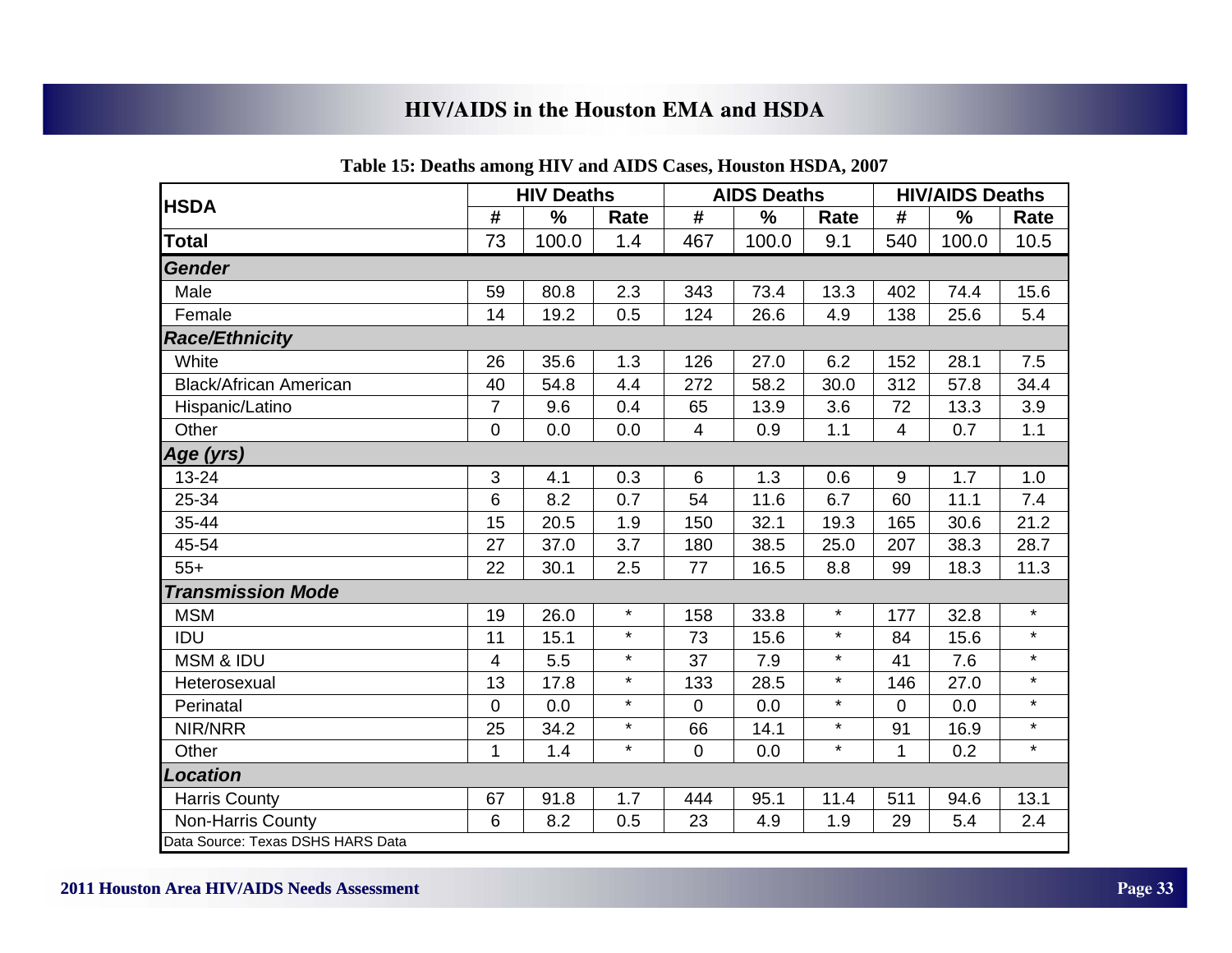| <b>HSDA</b>            | <b>Male</b>                       |               |      |     | <b>Female</b> |      | <b>Total</b> |               |             |  |
|------------------------|-----------------------------------|---------------|------|-----|---------------|------|--------------|---------------|-------------|--|
| <b>Race/Ethnicity</b>  | #                                 | $\frac{9}{6}$ | Rate | #   | $\frac{9}{6}$ | Rate | #            | $\frac{0}{0}$ | <b>Rate</b> |  |
| White                  | 129                               | 23.9          | 12.8 | 23  | 4.3           | 2.2  | 152          | 28.1          | 7.5         |  |
| Black/African-American | 213                               | 39.4          | 49.5 | 99  | 18.3          | 20.8 | 312          | 57.8          | 34.4        |  |
| Hispanic/Latino        | 57                                | 10.6          | 6.0  | 15  | 2.8           | 1.7  | 72           | 13.3          | 3.9         |  |
| Other                  | 3                                 | 0.6           | 1.7  | 1   | 0.2           | 0.6  | 4            | 0.7           | 1.1         |  |
| <b>Total</b>           | 402                               | 74.4          | 15.6 | 138 | 25.6          | 5.4  | 540          | 100.0         | 10.5        |  |
|                        | Data Source: Texas DSHS HARS Data |               |      |     |               |      |              |               |             |  |

|  | Table 16: Deaths of Persons with HIV/AIDS, Houston HSDA, 2007 |  |  |
|--|---------------------------------------------------------------|--|--|
|--|---------------------------------------------------------------|--|--|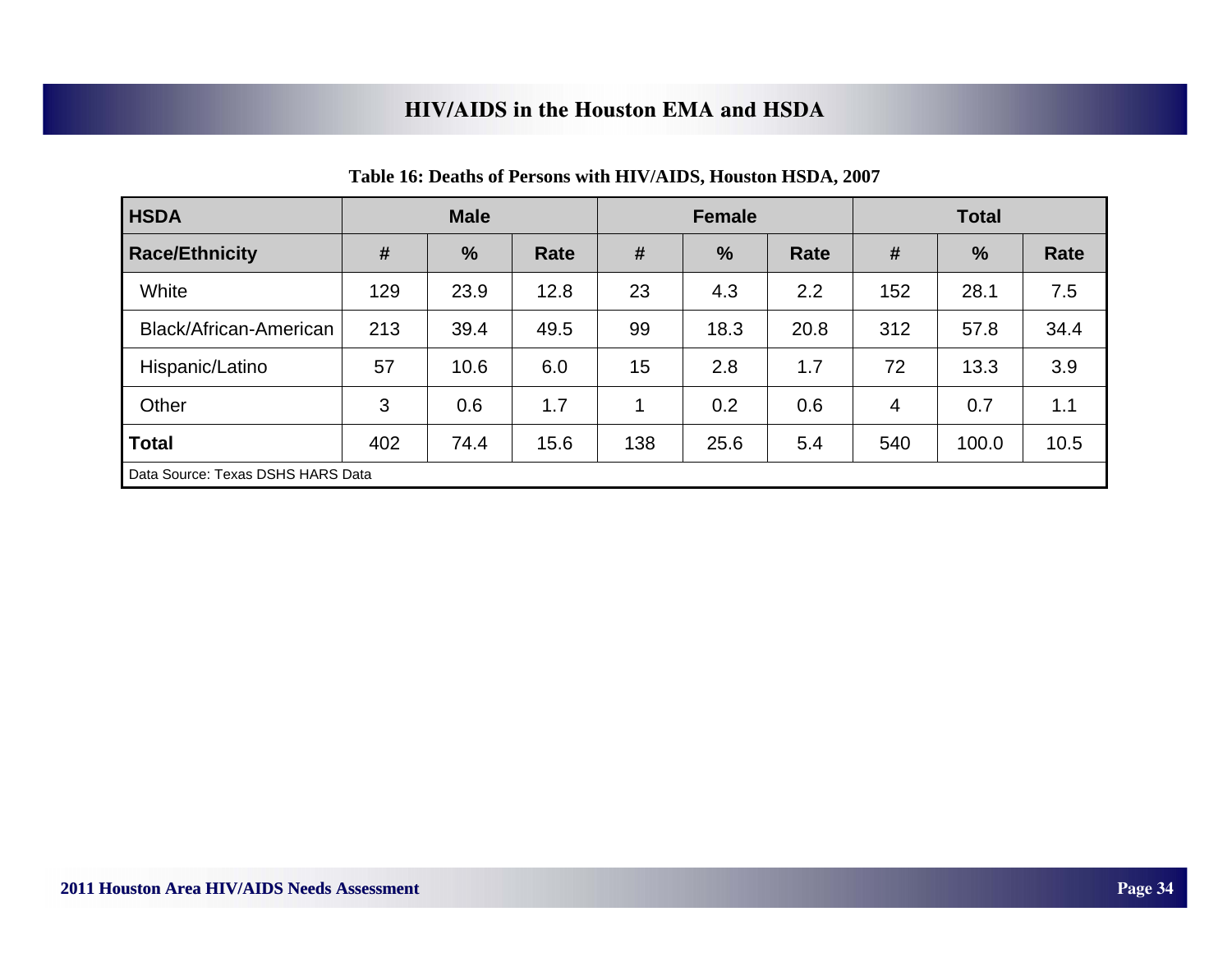#### **Ryan White Part A**

#### *HRSA-defined Core Services in the EMA:*

Ambulatory/Outpatient Medical Care **Care Care Coral Health Mental Health Services**  Case Management (Medical and Clinical) Substance Abuse Local Drug Reimbursement Program Health Insurance Premium/Co-Pay Assistance Hospice Services Home Home Health Care

 The Houston EMA has a continuum of care that addresses HIV service needs from diagnosis to end-stage disease. Central to this continuum is primary outpatient medical care. Harris County operates two HIV clinics, one which focuses on early intervention and another which is located in northeast Houston and is the nation's largest freestanding HIV clinic. Community-based options for HIV care include an agency in the Montrose area, which has historically served the gay/MSM community and operates a second site in the heavily African-American Fifth Ward area in northeast Houston; another agency located on Houston's near north side targeting Hispanic and African-American PLWHA; and a third agency, which is located in southwest Houston and focuses on African-American PLWHA. This third agency also targets rural PLWHA through satellite clinics located in far southwest Harris and Montgomery Counties, respectively. A Federally Qualified Health Center in Fort Bend County also targets rural PLWHA. In addition, two local hospitals operate clinics which provide primary medical care services to HIV-positive children. Complementing these primary care providers is a long-standing coordinated case management system including medical case management services embedded in all primary medical care programs, clinical case management co-located at mental health and substance abuse treatment sites and non-medical case management programs located at HIV testing sites.

 According to the CPCDMS, during 2006 the Houston EMA served 8,262 unduplicated PLWHA through Part A services, of which 79% of the clients (6,626 individuals) received primary medical care services, up from 73% in FY 2005. Among those receiving primary medical care services, approximately 52% were Blacks/African-Americans, 25% were Hispanics/Latinos and 30% were women. These service utilization data mirror the epidemiological data for the HSDA, indicating that efforts to reach PLWHAs reflect those most affected by the epidemic. To date, 7,204 PLWHA have been served in FY 2007, of which 81% (5,814 individuals) have received primary medical care. The demographics of those receiving primary care are very similar to the proportions from FY 2006, substantiating Houston's con-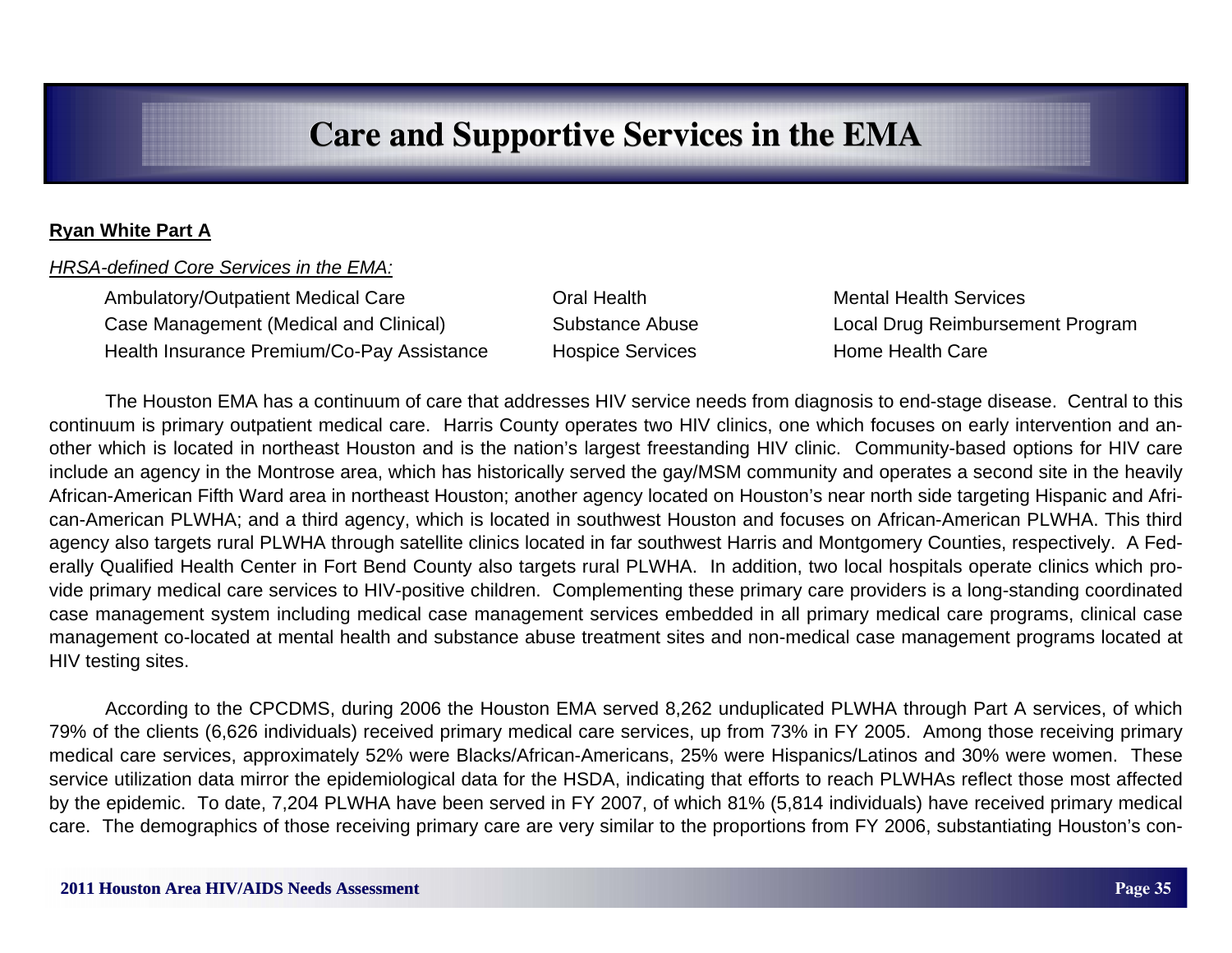tinued success in targeting RW Part A-funded services to historically underserved populations.

 The Houston EMA's Continuum of Care (COC), a framework that guides stakeholders in establishing priorities and funding for HIV/AIDS services, has been in place since FY 2000. Representatives from the Ryan White Planning Council, consumers, service providers, and the Houston Department of Health & Human Services prevention community planning group collaborated to create this universal COC. It is conceptualized as a "rail system" that identifies and tracks the HIV-related services deemed necessary for the public and PLWHA in the Houston EMA. This concept theoretically allows people to transition in or out of the system depending on their general knowledge of the HIV virus and its transmission, their serostatus, health and individual desire to stay in the system.

 The Houston EMA strives to meet HRSA's goal of increasing access and decreasing disparity in its funded programs. Each year, strategies for ensuring access and minimizing disparity are reviewed and revised during the RWPC's *How to Best Meet the Need*  (HTBMTN), priority setting and allocation processes. Five attributes summarize the EMA's goals and objectives for the COC, particularly concerning access to primary care:

- **Availability**  In addition to the local public indigent care hospital system that provides three clinic sites where Harris County residents can receive HIV primary care, the RWPC allocates funding for HIV primary care through three community-based providers that operate a total of six (6) clinics accessible to PLWHA within the entire EMA. In addition, two clinics affiliated with local medical schools provide primary medical care services to pediatric patients.
- $\bullet$  **Accessibility** - The RWPC prioritizes and allocates a large sum of money towards transportation services, including vans, bus passes and gas vouchers, to ensure that clients are able to access core medical services.
- $\bullet$  **Affordability** - The RWPC has set eligibility requirements for primary medical care at 300% of the FPL and for HIV medications at 500%. These relatively high eligibility criteria were determined to be necessary because of the importance and expense of medical care as well as the small but increasing number of PLWHA who may have returned to work but lack health insurance. Based on FY 2006 data for clients served in the EMA, 89% of PLWHA earn less than \$20,000 annually, and approximately 64% earn less than \$10,000.
- $\bullet$  **Appropriateness** - To accommodate the needs of different populations, three community based primary care providers were awarded primary medical care contracts for FY 2007. These clinics specialize in care to African Americans and Latinos, gay and/or White PLWHA and rural PLWHA. In addition, all Part A-funded primary care facilities are required to have bilingual clinical staff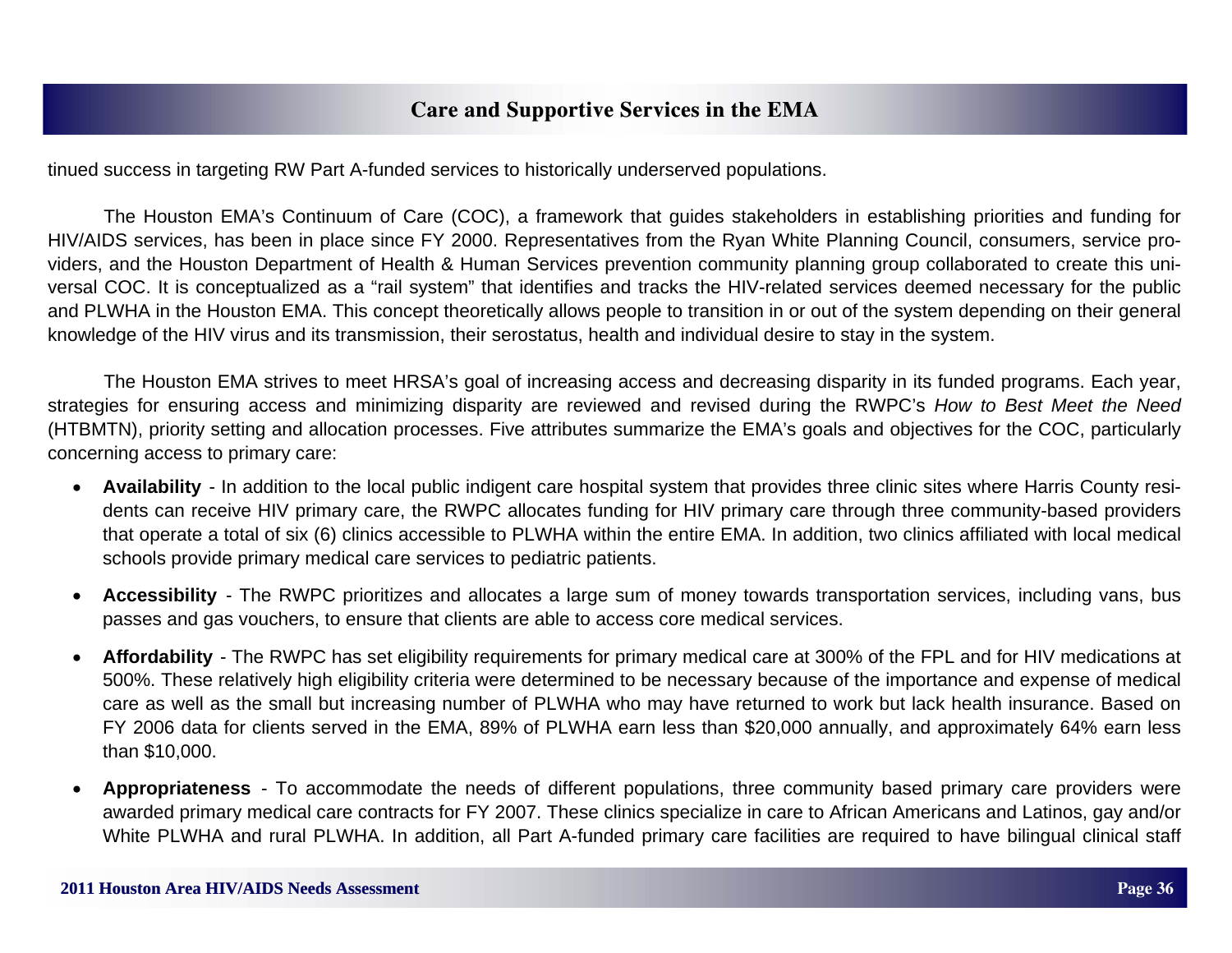and medical translators available to accommodate monolingual clients.

 $\bullet$  **Accountability** - Clients who receive high quality services are more likely to continue to access those services. Since FY 2000, Part A primary medical care providers and other service providers have been contractually required to provide high quality services according to approved SOC. Clinical Quality Management (CM) initiatives such as clinical chart review ensure that care is provided according to HHS guidelines. In addition, automation of service utilization and billing data in the CPCDMS has further improved programmatic and fiscal accountability.

#### **Ryan White Part B**

 The Part B Administrative Agency (AA) collaborates with the RWPC to develop the following planning products for Part B and State Services funding received from the Texas Department of State Health Services (DSHS): area service priorities, recommendations for Part B and State Services funding allocations, Standard of Care, Chart Review reporting and Outcome Measures. In addition, both parties collaborate on the production of, and updates to, the Needs Assessment and Comprehensive HIV Services Plan.

 The purpose of this collaboration is to improve the quality, availability and organization of primary medical services and essential support services for HIV+ individuals and families in the ten county Houston HIV Service Delivery Area. Similar to the EMA, Core medical services are the central focus of the Houston HSDA.

- As of 2010 Ryan White Part B or State Service grant funded services that are targeted to rural based clients are Legal Assistance Services, Food Pantry, Ambulatory/Outpatient Primary Care and Medical Case Management.
- In FY 2010, the Houston HSDA served 4,700 unduplicated PLWHA through Part B and State Services funding, of 20% (969) Received Ambulatory/Outpatient Primary Care. Among these receiving services under these recourses, approximately 25% were Hispanic, 49% were African American and 26% were Female.
- Representatives from Part B participate in the RWPC's How to Best Meet the Needs Process as outline previously to meet both HRSA's and the DSHS goals of increasing access and decreasing disparities in its funded programs.

#### **Prevention Services**

 On July 13, 2010, the White House released the National HIV/AIDS Strategy (NHAS). This ambitious plan is the nation's first-ever comprehensive coordinated HIV/AIDS roadmap with and measurable targets to be achieved by 2015. The NHAS is intended to refocus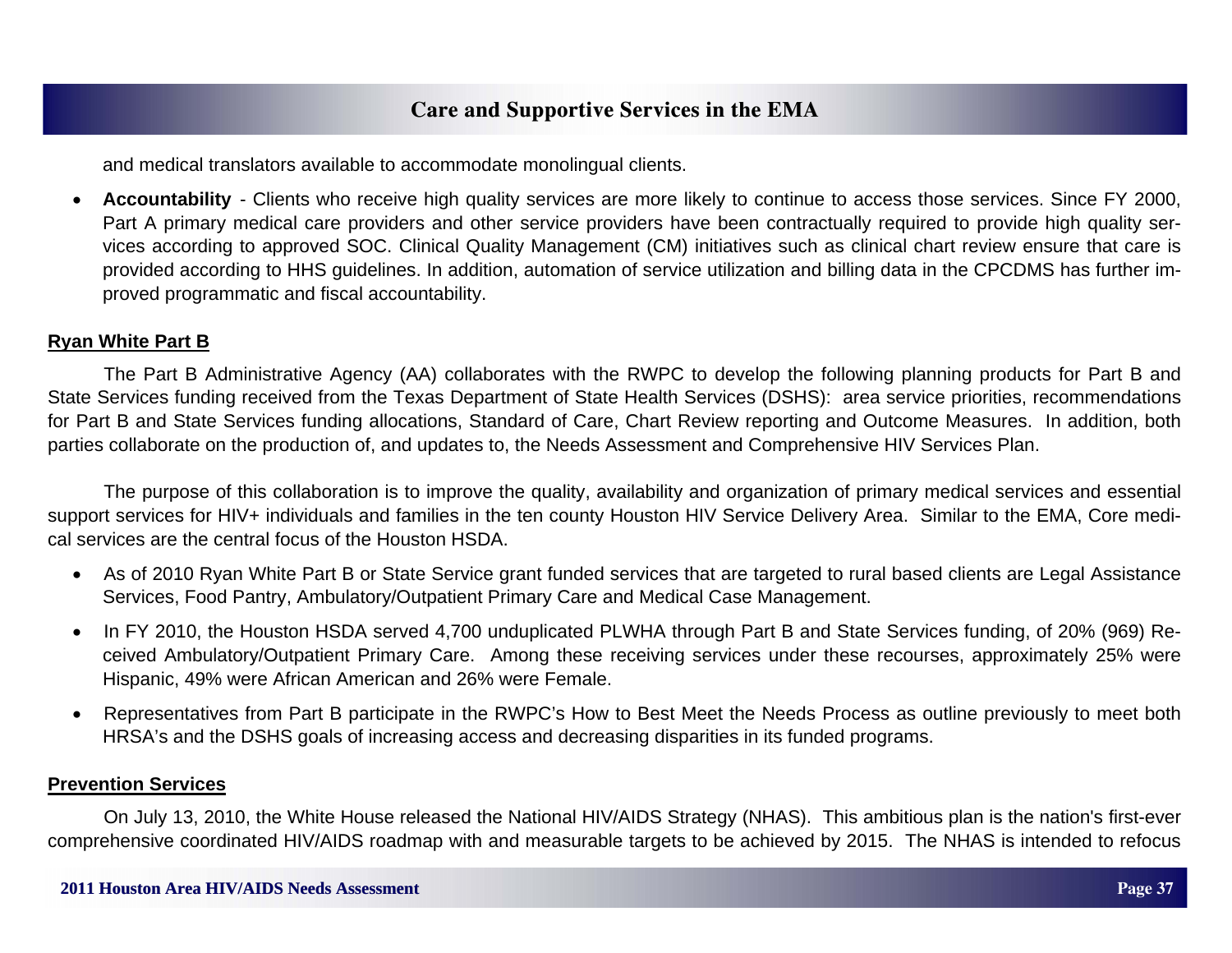our existing efforts and deliver better results within current funding levels, as well as demonstrate the need for new investments. It is also a new attempt to set clear priorities and provide leadership for all public and private stake-holders to align their efforts toward a common purpose. There are three primary goals outlined in the strategy:

- 1. Reducing the number of people who become infected with HIV;
- 2. Increasing access to care and optimizing health outcomes; and,
- 3. Reducing HIV-related health disparities.

 The Houston Department of Health and Human Services (HDHHS) is directly-funded by the Centers for Disease Control and Prevention (CDC) and the Texas Department of State Health Services (DSHS) to provide HIV and STD prevention and intervention activities for the Houston Area. The HDHHS is also directly-funded by the CDC for a three-year demonstration project entitled Enhanced Comprehensive HIV Prevention Planning (ECHPP) designed to outline local strategies to achieve the goals outlined in the National HIV/AIDS Strategy. The HDHHS is also responsible for the implementation of proven HIV prevention interventions in the Metropolitan Statistical Areas (MSAs) with the highest number of people living with HIV/AIDS. The Houston MSA includes the cities of Houston, Baytown and Sugarland.

Core Houston Area HIV prevention activities include the following:

- **HIV Counseling and Testing**. The HDHHS provides voluntary, client-centered HIV counseling, testing, and referral (CTR) services through its public STD clinics, at the Harris County Jail and juvenile detention facility, through a mobile testing unit, and at the annual mass testing event, *Hip Hop for HIV Awareness*. The HDHHS also supports routine, opt-out HIV testing in local emergency departments and Federally-Qualified Health Centers (FQHCs). Direct service community-based organizations (CBOs) are also funded to provide targeted CTR to high-risk populations. In 2010, the HDHHS provided over 187,000 HIV tests in the Houston Area.
- $\bullet$  **Partner Services**. As the local health jurisdiction for Harris County, it is mandated that all laboratory evidence of HIV or AIDS is reported to the HDHHS. The HDHHS then investigates all newly-reported cases of HIV or AIDS. This includes notification to and comprehensive risk counseling with the newly-diagnosed ("prevention with positives") as well as partner identification, notification, and services, including HIV testing and STD testing and treatment.
- $\bullet$ **Health Education and Risk Reduction (HE/RR)**. The HDHHS funds direct service CBOs to conduct evidence-based behavioral